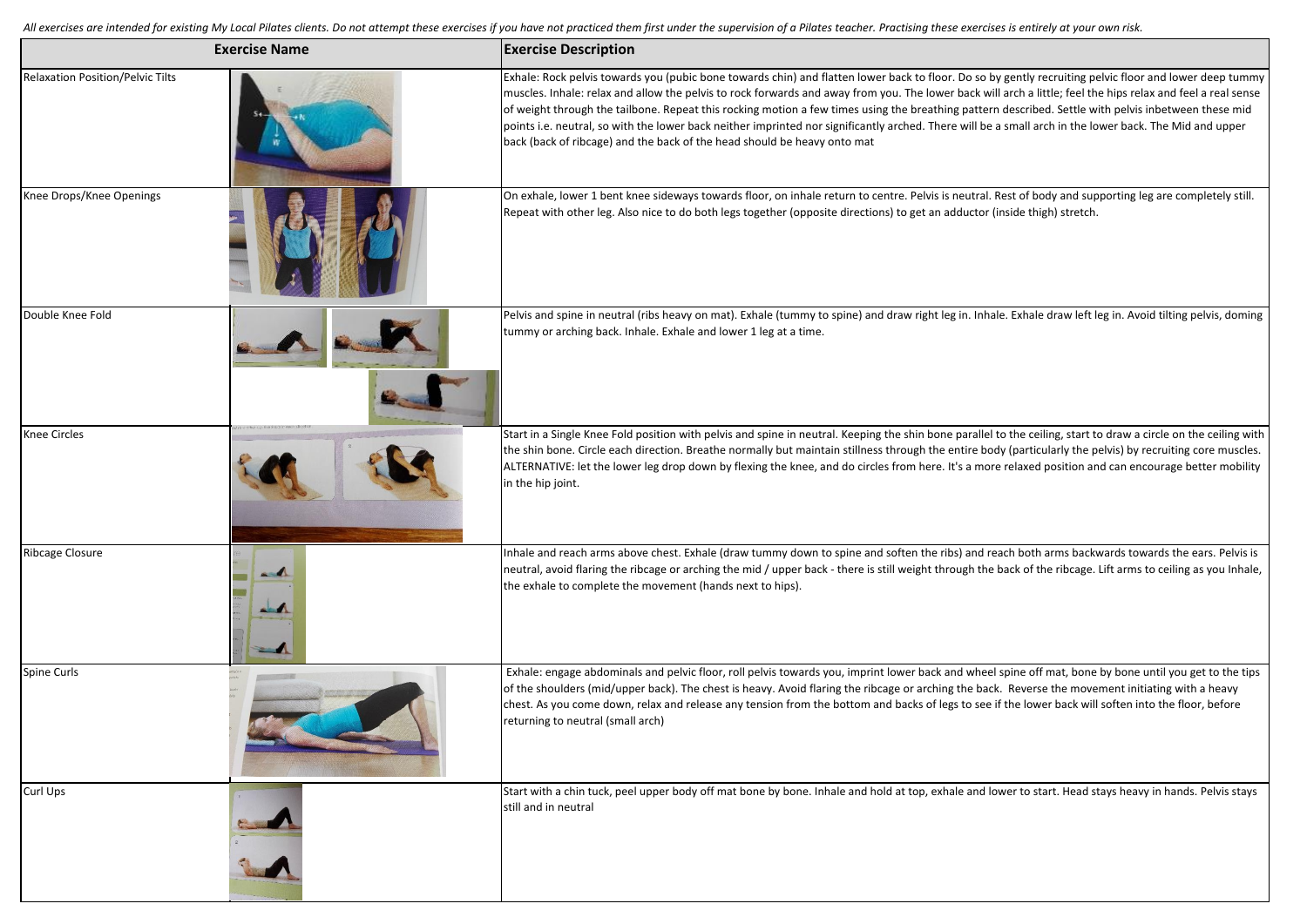| <b>Exercise Name</b>                                                     |               | <b>Exercise Description</b>                                                                                                                                                                                                                                                                                                                                                                                                    |
|--------------------------------------------------------------------------|---------------|--------------------------------------------------------------------------------------------------------------------------------------------------------------------------------------------------------------------------------------------------------------------------------------------------------------------------------------------------------------------------------------------------------------------------------|
| <b>Hip Rolls</b>                                                         |               | Connect inside thighs and feet. Arms in low V, palms upward. On Exhale, tummy to spine and roll pelvis to left. Inhale and hold. Exhale to return. Keep<br>both shoulders in contact with mat. Keep legs and feet together. Repeat on other side.                                                                                                                                                                              |
| <b>Waist Twist Sitting</b>                                               |               | Sitting correctly. Arms crossed in front of chest. On Exhale, rotate head, neck, breastbone, ribcage. Inhale to return. Repeat other direction. Think of<br>spiralling head to ceiling. Both hips stay facing forward with weight on both sit bones.                                                                                                                                                                           |
| Side Lying Legs Series: a) Lift & lower, b)<br>Forward & Back c) Circles | $81.9$ $88.1$ | Lengthen top leg in line with spine. Top leg starts at hip height. A) Lift & Lower: lifting on the Exhale (tummy to spine), lower leg on inhale. B) Forward &<br>Back: inhale reach leg behind body, exhale kick leg forward. C) Small Circles, circling from the top of the leg. All Side-Lying exercises, body stays still by<br>using core muscles. Avoid arching or rounding the spine. Ribs stay soft, hips stay stacked. |
| <b>Diamond Press</b>                                                     |               | Hands under forehead. On exhale, gently draw tummy in, nudge nose a small way, peel off mat bone by bone. Inhale hold. Exhale lower. Avoid<br>compressing lower back. Draw tummy in more if necc.                                                                                                                                                                                                                              |
| <b>Rest Position/Childs Pose</b>                                         |               | Rest bottom on heels and reach arms forward. Inside thighs are squeezed together. Try and rest head to floor. Abdominals are scooped upwards and<br>inwards to maximise flexion (curve) of lower back, to release lumbar spine after extension (backbend) exercises                                                                                                                                                            |
| <b>Table Top</b>                                                         |               | On Exhale, slide right leg backwards keeping the toe in contact with the floor. Engage abdominals i.e. tummy to spine. Lift/lengthen right leg away off<br>the floor, to a maximum of hip height. Inhale and hold, then Exhale, lower leg and bend knee i.e return to start position. Repeat on other side. Avoid<br>arching back or twisting pelvis. Progress to lifting opposite arm when the leg lifts (as pictured)        |
| Cat                                                                      |               | On exhale, tuck bottom under and round lower back, then mid and upper back, bone by bone. Tuck chin under. Inhale and hold. Exhale release to start,<br>lengthening head and tailbone away at same time.                                                                                                                                                                                                                       |